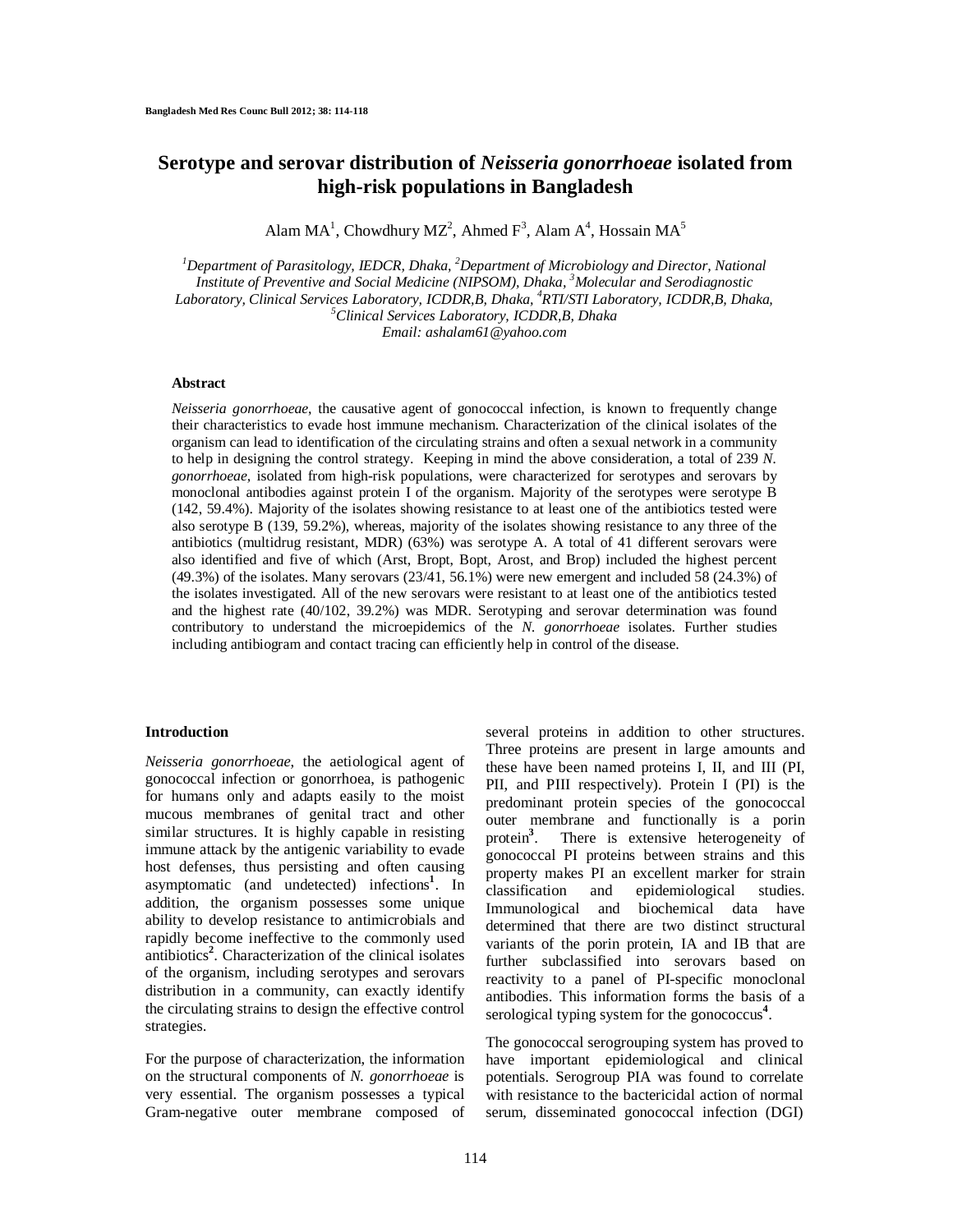and asymptomatic gonorrhoea**<sup>5</sup>** . Whereas, serogroup PIB was found to correlate with resistance to several antimicrobial agents and with homosexually acquired infection**<sup>6</sup>** . Few studies with *N. gonorrhoeae* epidemiology suggest that some of the strains are likely to spread within the high-risk populations like commercial sex workers and their clients**<sup>7</sup>** .

In Bangladesh, situation of the disease is equally difficult and its epidemiological aspect has not been purposefully explored and gonococcal serotypes and serovar patterns have not been reported to date. The present study was, therefore, carried out to examine the diversity and distribution of *N. gonorrhoeae* serotypes and serovars of the previously isolated, identified and partially characterized *N. gonorrhoeae* strains from high risk populations in Bangladesh.

#### **Materials and Methods**

A total of 239 strains of *Neisseria gonorrhoeae* were selected randomly from ICDDR,B pool of the organisms isolated from high-risk populations by the then RTI/STI laboratory during 2003-2006. The high-risk populations from whom the isolates were collected included female commercial sex workers (CSWs)- hotel- and street-based at Dhaka City (CSWs-Floating); CSWs- brothel-based at Gualanda, Faridpur (CSWs-bb); male individuals attending out-patients department at Dhaka Medical College Hospital (male-OPD, Dhaka); male individuals attending OPD at Sylhet MAG Osmani Medical College Hospital (male-OPD, Sylhet); long distant male truckers (male truckers) by Paricharjya, Dhaka; and male individuals having sex with male (MSMs) at Sylhet.

Each of the selected isolates of *N. gonorrhoeae,* harvested from pure subculture on GC agar medium into phosphate buffered saline (pH 7.2), was boiled for 10 minutes for antigen preparation. The serotype and serovar of the isolates were determined using an equal volume of the prepared antigen suspensions and monoclonal antibodies using Pharmacia (Ph) panel (Boule Diagnostics AB, Huddinge, Sweden) consisting of five Protein IA specific (Ar, Ao, As, At, Av) and nine Protein IB specific (Br, Bo, Bp, By, Bu, Bv, Bs, Bt, Bx) reagents.

Serotype of a strain of *N. gonorrhoeae* was defined as the type of reagents with which it reacted, as "type A" if reacted with PIA reagents and as "type B" if reacted with PrIB reagents. A serovar was assigned as the pattern of reactivity of a test strain with a given set of monoclonal antibodies specific for either PrIA or PrIB**<sup>8</sup>** . For example, when a *N.*  *gonorrhoeae* strain reacted with PIB set with the antisera "r", "o", "p", "u"  $\&$  "t", then the serovar of the strain was recorded as "Broput".

The selected isolates of *N. gonorrhoeae* were previously tested for antimicrobial susceptibility and plasmid profile by the same investigators and these results were used to correlate serotypes and serovars<sup>9</sup>.

### **Results**

Among the total 239 strains investigated, majority was serotype B (142, 59.4%), followed by serotype A (88, 36.8%) and a few showing mixed type (9, 3.8%) (Figure 1).



**Figure 1:** Distribution of NG serotypes

On distribution of the serotypes among high-risk population groups from whom the *N. gonorrhoeae* were isolated, it was found that majority of the isolates were type B among all populations, the highest rate being among the male individuals with history of exposure attending out-patientdepartments (Male-OPD) (75%, 42/56), followed by male sex for male (MSMs) (66.7%, 2/3) and long-distant male truckers (GM-Truckers) (62.5%, 10/16) (Table I).

**Table I:** Distribution of *Neisseria gonorrhoeae* (NG) serotypes among high-risk populations

| S1 | High-risk<br>source    | $No$ (%) of NG serotypes |                              |  |  |
|----|------------------------|--------------------------|------------------------------|--|--|
| No | population             | Type A                   | Type B<br>Mixed              |  |  |
| 01 | $CSWs (n=164)$         |                          | 69 (42.1) 88 (53.7) 07 (4.2) |  |  |
| 02 | Male-OPD $(n=56)$      | 13(23.2)                 | $42(75.0)$ 01 (1.8)          |  |  |
| 03 | Male-Truckers $(n=16)$ | 05(31.3)                 | 10(62.5) 01(6.2)             |  |  |
| 04 | $MSMs(n=03)$           | 01(33.3)                 | 02(66.7)00(00)               |  |  |
|    | Total $(n=239)$        | 88 (36.8)                | $142(59.4)$ 09 (3.8)         |  |  |

CSW-Commercial Sex Worker, Male-OPD- Male individuals attending outpatients department, Male-Truckers- Male-long distant truckers, MSMs- Male individuals having sex for male (homosexuals).

Considering relationship between the serotypes and antimicrobial resistance of the *N. gonorrhoeae*  isolates, it was found that majority showing resistance to any one or two of the antibiotics tested was serotype B (59.3% of the isolates showing resistance to any one the antibiotics and 83.3% of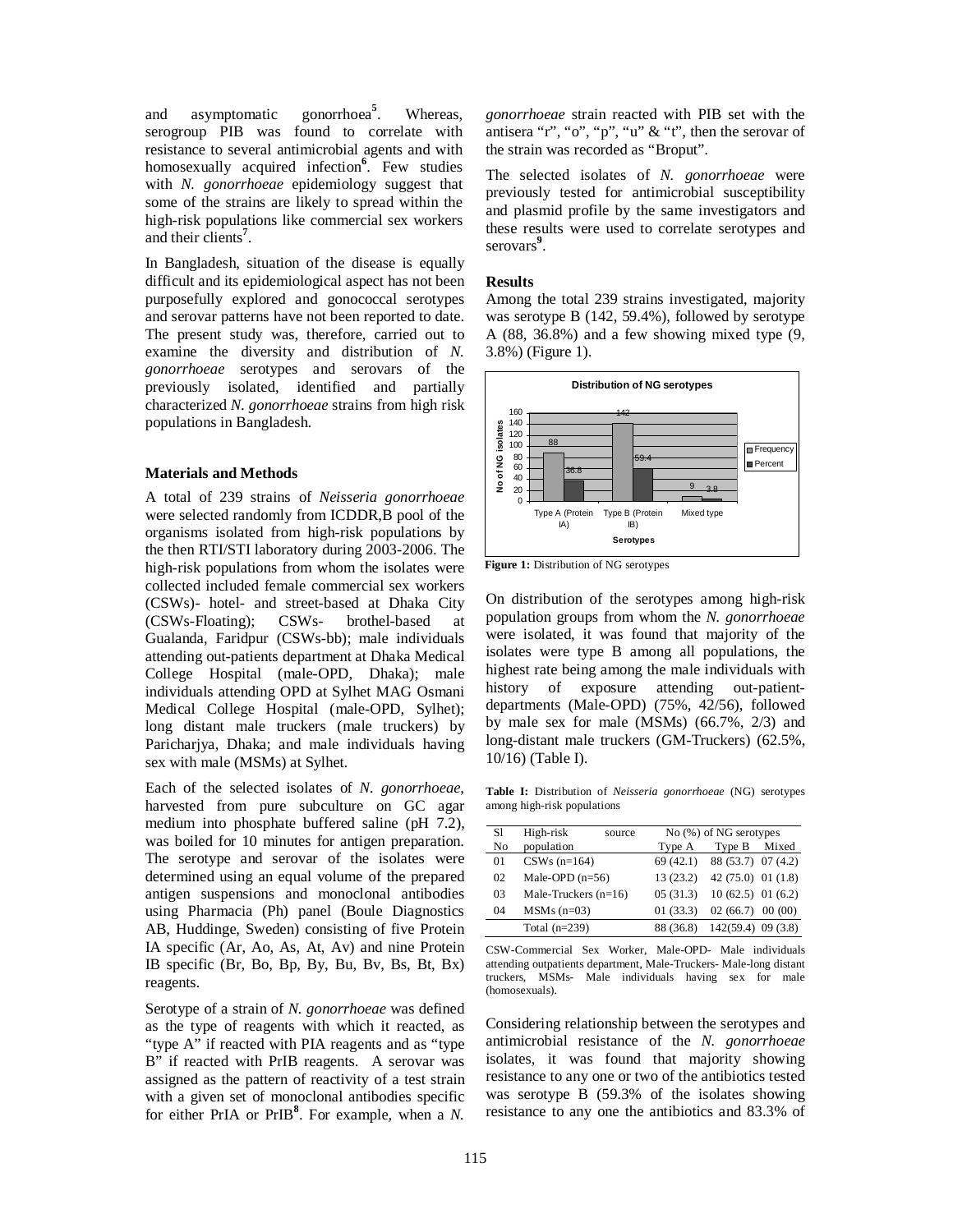the isolates showing resistance to any two of the antibiotics), whereas, majority of the isolates showing resistance to three of the antibiotics (multi-drug-resistant, MDR) were type A (63.0%). Of the total 235 NG isolates showing resistance to at least any one of the antibiotics tested, majority (139, 59.2%) were serotype B (Table II).

**Table II:** Distribution of *Neisseria gonorrhoeae* (NG) serotypes into categories of resistance of the isolates

| S1      | Pattern of resistance                                 | No (%) of NG isolates in each |           |        |  |
|---------|-------------------------------------------------------|-------------------------------|-----------|--------|--|
| No      |                                                       | serotype                      |           |        |  |
|         |                                                       | Type A                        | Type B    | Mixed  |  |
| $_{01}$ | Resistance to any one<br>antibiotic $(n=27)$          | 10(37.0)                      | 16(59.3)  | 1(3.7) |  |
| 02      | Resistance to any two<br>antibiotics $(n=108)$        | 14(13.0)                      | 90 83.3)  | 4(3.7) |  |
| 03      | Resistance to three (Pen, Tet<br>& Cip) MDR $(n=100)$ | 63(63.0)                      | 33(33.0)  | 4(4.0) |  |
|         | Total $(n=235)$                                       | 87(37.0)                      | 139(59.2) |        |  |

On distribution of *N. gonorrhoeae* serotypes among plasmid-mediated resistant isolates, it is found that majority of the PPNG (Penicillinase producing *N. gonorrhoeae*) (5/10, 50.0%), and PPNG-TRNG (tetracycline-resistant *N. gonorrhoeae*, plasmidmediated) (59/71, 83.10%) strains were type A and majority of the TRNG (92/113, 81.42%) were type B (Table III).

**Table III:** Distribution of *N. gonorrhoeae* (NG) serotypes among plasmid-mediated resistant isolates

|                                  | Serotypes $\&$ no $(\%)$ of NG isolates |                       |            |  |
|----------------------------------|-----------------------------------------|-----------------------|------------|--|
| Plasmid-mediated resistant types | Type A                                  | Type B                | Mixed type |  |
| PPNG $(n=10)$                    | $05(50.0)$ 04 (40.0)                    |                       | 01(10.0)   |  |
| TRNG $(n=113)$                   |                                         | 19 (16.81) 92 (81.42) | 02(1.77)   |  |
| PPNG-TRNG $(n=71)$               |                                         | 59 (83.10) 09 (12.68) | 03(4.22)   |  |
| Non-PPNG-Non-TRNG $(n=45)$       |                                         | $5(11.11)$ 37 (82.22) | 3(6.67)    |  |
| Total $(n=239)$                  |                                         | 83(34.73) 105(43.93)  | 06(2.51)   |  |

Note: PPNG- Penicillinase Producing *N. gonorrhoeae*; TRNG-Tetracycline Resistant (plasmid-mediated) *N. gonorrhoeae*

A total of 41 different serovars were identified of which the highest *N. gonorrhoeae* isolates were

"Arst" (46/239, 19.2%) followed by "Bropt" (22/239, 9.2%), "Bopt" (18/239, 7.5%). Nine major serovars included equal or more than 10 *N. gonorrhoeae* strains and represented 69.04% (165/239) of the isolates investigated. Whereas, 32 of the serovars were found to include less than 10 isolates and included 74 (30.9%) of the isolates tested. (Table IV) Two small clusters of the serovars of mixed serotype (AvBx and AstvBx) were also found (not shown in the table).

On distribution of the major *N. gonorrhoeae* serovars among high-risk source populations, it was found that the most frequently occurring serovar among floating commercial sex workers (CSWs-Floating) was "Arst" (35/156, 22.4%) followed by "Arost" (13/156, 8.3%). Among the male individuals attending OPD at Dhaka Medical College (Male-OPD, Dhaka), the most frequently occurring serovar was "Broput" (4/32, 12.5%) followed by "Arst" and "Byvut" (3/32, 9.4% each) and among males attending OPD at Sylhet MAG Osmani Medical College (Male-OPD, Sylhet), the most frequently occurring serovar was "Bropt" (6/24, 25.0%) followed by "Arst" (3/24, 12.5%). Among the male truckers, "Arst" (3/16, 18.7%) was the highest occurring serovar. Serovars of the 3 *N. gonorrhoeae* isolated from MSMs were: "Arst", "Bropyt" and "Bopt" (Table IV).

Many of the serovars identified (23/41, 56.1%) were not reported previously and are therefore, designated as newly emerged serovars. The new serovars included 58 (24.3%) of the isolates investigated and among them "Ast" as a single new emergent included highest number of isolates (12, 5.0%). (Table V) All of the new serovars were resistant to at least one of the antibiotics tested and the highest number of them (40/58, 69.0%) were resistant to any three of the antimicrobial agents (MDR). (Table VI)

**Table IV:** Major *Neisseria gonorrhoeae* (NG) serovars and their distribution among the source population

| S1 | NG serovars          | No (%) of NG isolates distributed into the source population |           |           |                                |                |               |            |
|----|----------------------|--------------------------------------------------------------|-----------|-----------|--------------------------------|----------------|---------------|------------|
| No |                      | CSW-Floating                                                 | CSW-bb    |           | Male-OPD Dhaka Male-OPD Sylhet | <b>MSM</b>     | Male-Truckers | Total      |
| 1  | Arst                 | 35(22.4)                                                     | 1(12.5)   | 3(9.4)    | 3(12.5)                        | 1(33.3)        | 3(18.7)       | 46(19.3)   |
| 2  | <b>Bropt</b>         | 10(6.4)                                                      | 2(25.0)   | 2(6.3)    | 6(25.0)                        | $\Omega$       | 2(12.4)       | 22(9.2)    |
| 3  | Bopt                 | 11(7.1)                                                      | 1(12.5)   | 2(6.3)    | 1(4.2)                         | 1(33.3)        | 2(12.4)       | 18(7.5)    |
| 4  | Arost                | 13(8.3)                                                      | 1(12.5)   | 2(6.3)    | $\mathbf{0}$                   | $\Omega$       | 1(6.3)        | 17(7.1)    |
| 5  | <b>Brop</b>          | 11(7.1)                                                      | $\Omega$  | 1(3.1)    | 1(4.2)                         | $\overline{0}$ | 2(12.5)       | 15(6.3)    |
| 6  | Bopyt                | 10(6.4)                                                      | $\Omega$  | 1(3.1)    | 2(8.3)                         | $\Omega$       | 1(6.3)        | 14(5.9)    |
|    | Ast                  | 8(5.1)                                                       | 2(25.0)   | 1(3.0)    | $\overline{0}$                 | $\Omega$       | 1(6.3)        | 12(5.0)    |
| 8  | <b>Broput</b>        | 5(3.2)                                                       | $\Omega$  | 4(12.5)   | 1(4.2)                         | $\mathbf{0}$   | 1(6.3)        | 11(4.6)    |
| 9  | Byvut                | 6(3.9)                                                       | $\Omega$  | 3(9.4)    | $\theta$                       | $\Omega$       | 1(6.3)        | 10(4.1)    |
| 10 | Others (32 serovars) | 47(30.1)                                                     | 1(12.5)   | 13(40.6)  | 10(41.6)                       | 1(33.4)        | 2(12.5)       | 74 (31.0)  |
|    | Total                | 156(100.0)                                                   | 8 (100.0) | 32(100.0) | 24(100.0)                      | 3(100.0)       | 16(100.0)     | 239(100.0) |

Note: CSW- Floating: Commercial Sex Workers engaged in unlawful commercial sex in hotels and streets, CSW-bb: Brothel-based CSWs; Male-OPD, Dhaka: Symptomatic males attending outpatients department of Dhaka Medical College Hospital; Male-OPD, Sylhet: Symptomatic males attending OPD of Sylhet MAG Osmani Medical College Hospital, MSM- Male individuals having sex with male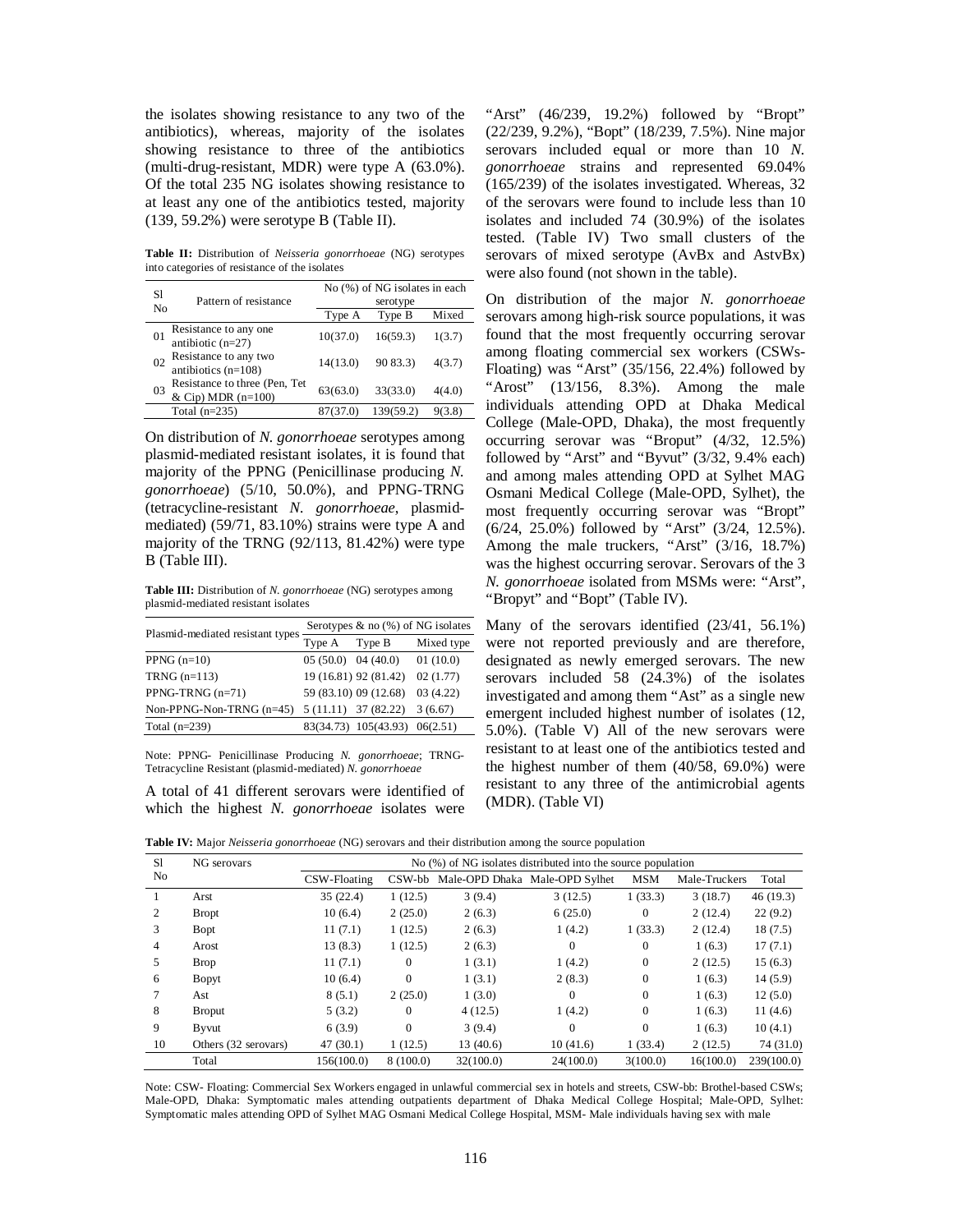**Table V:** Newly emergent serovars of the *N. gonorrhoeae* (NG) isolates investigated (n=239)

| S1 no     | New Serovars of NG isolates                                                                     | Number | Percent |
|-----------|-------------------------------------------------------------------------------------------------|--------|---------|
| 1         | Ast.                                                                                            | 12     | 5.0     |
| 2         | Arsty                                                                                           | 6      | 2.5     |
| 3         | Astv                                                                                            | 5      | 2.1     |
| $4 - 5$   | Bropys, Brpyt (4 each)                                                                          | 8      | 3.3     |
| $6-8$     | AstyBx, Brpyus, Brpyvu (3 each)                                                                 | 9      | 3.8     |
| $9 - 11$  | Bopyt, Bropyu, Bopyst (2 each)                                                                  | 6      | 2.5     |
| $12 - 23$ | Aost, Arostv, Bop, Bopyvs,<br>Bopyvu, Bot, Bpyst, Bpyt, Bropyv,<br>Bryst, Byst, Byvutx (1 each) | 12     | 5.0     |
|           | Total                                                                                           | 58     | 24.3    |

Table VI: Relationship between new serovars and antimicrobial resistance of the *N. gonorrhoeae* (NG) isolates

| Resistance to number of | N. gonorrhoeae isolates |         |  |
|-------------------------|-------------------------|---------|--|
| antibiotics tested      | Showing new serovars    | Percent |  |
| One antibiotic          |                         | 6.9     |  |
| Two antibiotics         | 14                      | 24 1    |  |
| Three antibiotics (MDR) | 40                      | 69.0    |  |
| Total                   | 58                      | 100 0   |  |

## **Discussion**

The present investigation was carried out to see the serotypes and serovars among *Neisseria gonorrhoeae* (NG) isolated from different high-risk populations from Dhaka, Sylhet and Faridpur including commercial sex workers of brothel and street- as well as hotel-based, male individuals attending outpatients departments, homosexuals and long distant male truckers.

Majority of the NG serotypes were type B corresponding to Protein IB serogroups as identified by other investigators**10-12** . Crosstabulating the isolates from high-risk populations and NG serotypes, it was again found that majority of the isolates in all populations were type B. By distribution of the isolates into the sex of the source populations, it was found that majority of the NG strains isolated were serotype B. Majority of the isolates investigated in the present study showed resistance to any one or two of the antibiotics tested previously and majority of the NG isolates showing resistance to at least any one of the antibiotic tested was serotype B (139, 59.2%) and the results thus correlate well with the reported fact that that Protein IB strains are more resistant to antibiotics<sup>13</sup>.

In the present study, there were 41 different serovars infecting 5 different high-risk populations of which 9 major serovars including  $\geq 10$  NG isolates (165/239, 69.04%) were predominating. Similarly, majority of the isolates were included in 7 of the serovars (559/859, 65.08%) in a study in Stockholm<sup>12</sup>. The major serovars in the present

study were: Arst (19.2%), Bropt (9.2%), Bopt (7.5%), Arost (7.1%), Brop (6.2%), Bopyt (5.8%), Ast (5.0%), Broput (4.6%) and Byvut (4.1%). In another study in Stockholm reported in 1993, investigators found that among the Protein IA strains, the most common were "Arost" (71%) and among the Protein IB strains, the most common serovars were "Brpyust" (20%) and "Bropt"  $(19\%)^5$ .

One study among the homosexuals in Edinburgh, UK over a 5 year period among 175 infections found 32 different serovars of which "Bropyt" (46/175, 26.29%) and "Brpyust" (29/175, 16.57%) were predominating**<sup>11</sup>** . Whereas, only 3 infections were encountered among homosexuals in the present study and found one each of different serovars of "Arst", "Bropyt" and "Byvut". The isolates from homosexuals of the present study are very few in number and can not represent a cohort group of homosexuals with this insignificant result.

Many of the serovars (23/41, 56.1%) have not been reported previously and therefore, were designated as new emergent. All of the newly emerging serovars were found resistant to any one of the antibiotics tested and majority of them was multidrug-resistant (MDR). These findings suggest that the circulating strains of *N. gonorrhoeae* among high-risk populations are changing their characteristics to evade antimicrobial challenge.

The NG serovars predominating among the commercial sex workers (CSWs) were not found consistently predominating among other populations which are supposed to have acquired from the CSWs. For this ambiguity, contact tracing might be one of the important mechanisms in the line of control of gonococcal infection. Contact tracing to identify the source and route of transmission as well as antimicrobial susceptibility surveillance are recommended.

*Conclusion: N. gonorrhoeae* serotype Protein IB was predominating in the present study and as these strains were also found to be more resistant to the antimicrobial agents, treatment modality for gonococcal infection might be difficult in Bangladesh. Although serotyping & serovar determination was found contributory in understanding the microepidemics, these tests require other information, especially antibiogram of the circulating strains of the organism to have effective role in control of the disease. Therefore, surveillance for antimicrobial susceptibility of the gonococcal isolates along with contact tracing to understand route of transmission can help much more for designing an effective control measure in Bangladesh.